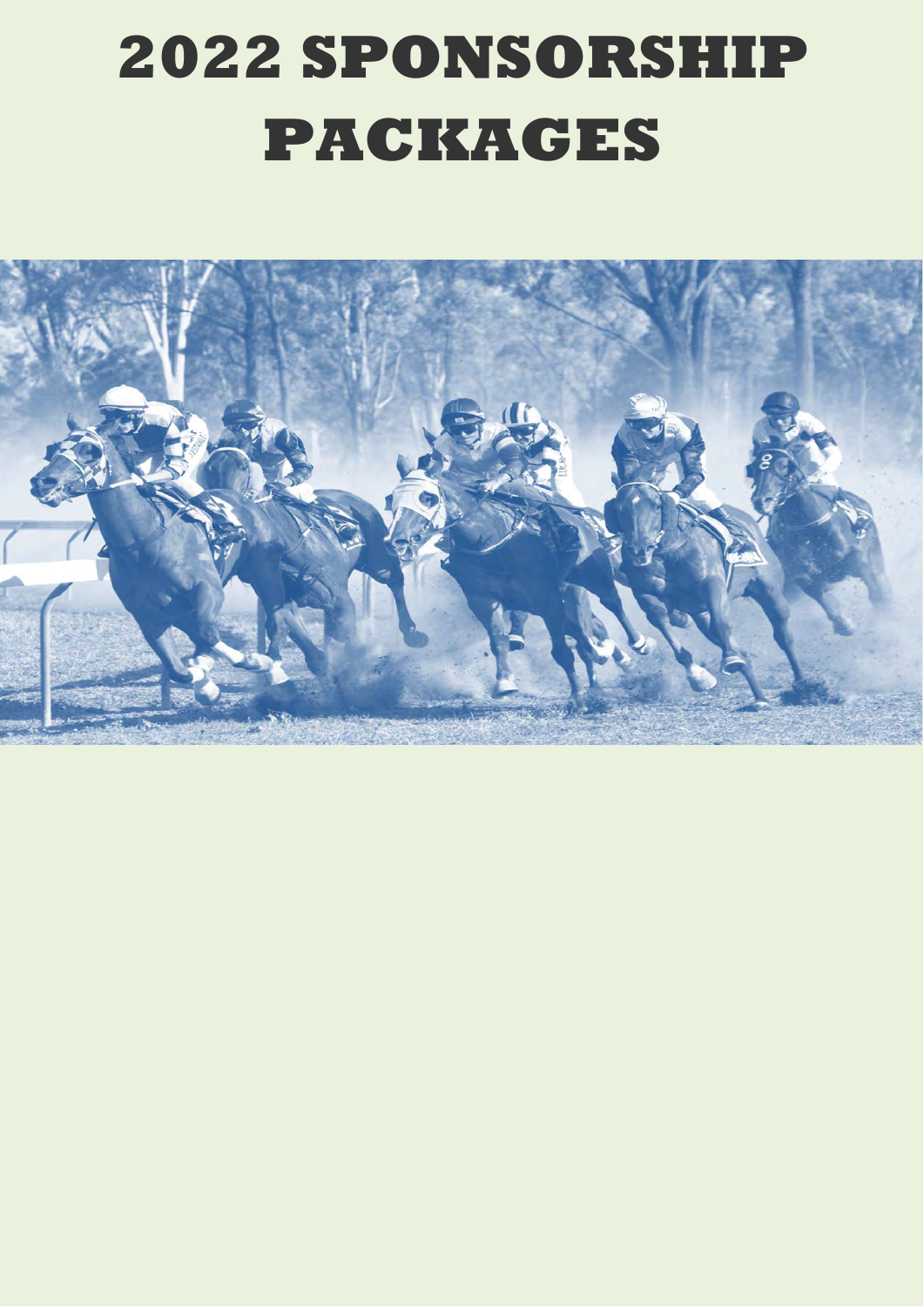#### **You're invited to partner with Ewan Races**

The Ewan Amateur Turf Club Inc (EATC) invites you to showcase your business in partnership with our 2022 event. This year The Ewan Races will be held on the 23rd & 24th September.

Preparations are well underway to ensure our 100 year celebrations are a weekend filled with fine country racing and its associated social events, which are always a highlight on the North Queensland racing calendar.

This prospectus is designed to outline the sponsorship opportunities for your business to connect with the EATC for this year's race meeting.

#### **Our story**

The EATC committee is proud to honour the true spirit of country racing by conducting its annual race meeting, on the banks of Stockyard Creek in North **Queensland** 

It is the passionate aspiration of the Club to celebrate the efforts and achievements of country racing's pioneers by delivering a successful race meeting annually.

With its self-funded on track facilities, EATC is proud of the provision of safe, compliant racing infrastructure to ensure that first class, professional country racing can take place to allow the Ewan Races to be celebrated and appreciated by future generations.



#### **Exciting News for 2022!**

2022 is a year of celebration as our Club acknowledges 100 years of the Ewan Races! We are excited to celebrate this milestone with activities throughout the weekend, including a Gala Dinner at the track in the lead up to our 2022 event.

We are pleased to announce once again that our Friday race day has been allocated as a TAB meeting. This is an honour for our Club as we have proven our commitment to country racing as we prepare to present our 6-race program on Friday's race day that will be televised live to air for TAB.

This TAB meeting provides a wonderful opportunity for your business to be recognised to a national audience, while our Club and region can be acknowledged as a centre of exceptional country racing. This is a significant step for country racing in regional areas and is a reflection of the support from sponsors that have allowed our Club to provide high quality facilities ensuring safe, compliant racing. It also reiterates the strength of our region and the confidence in the future of our Club's direction.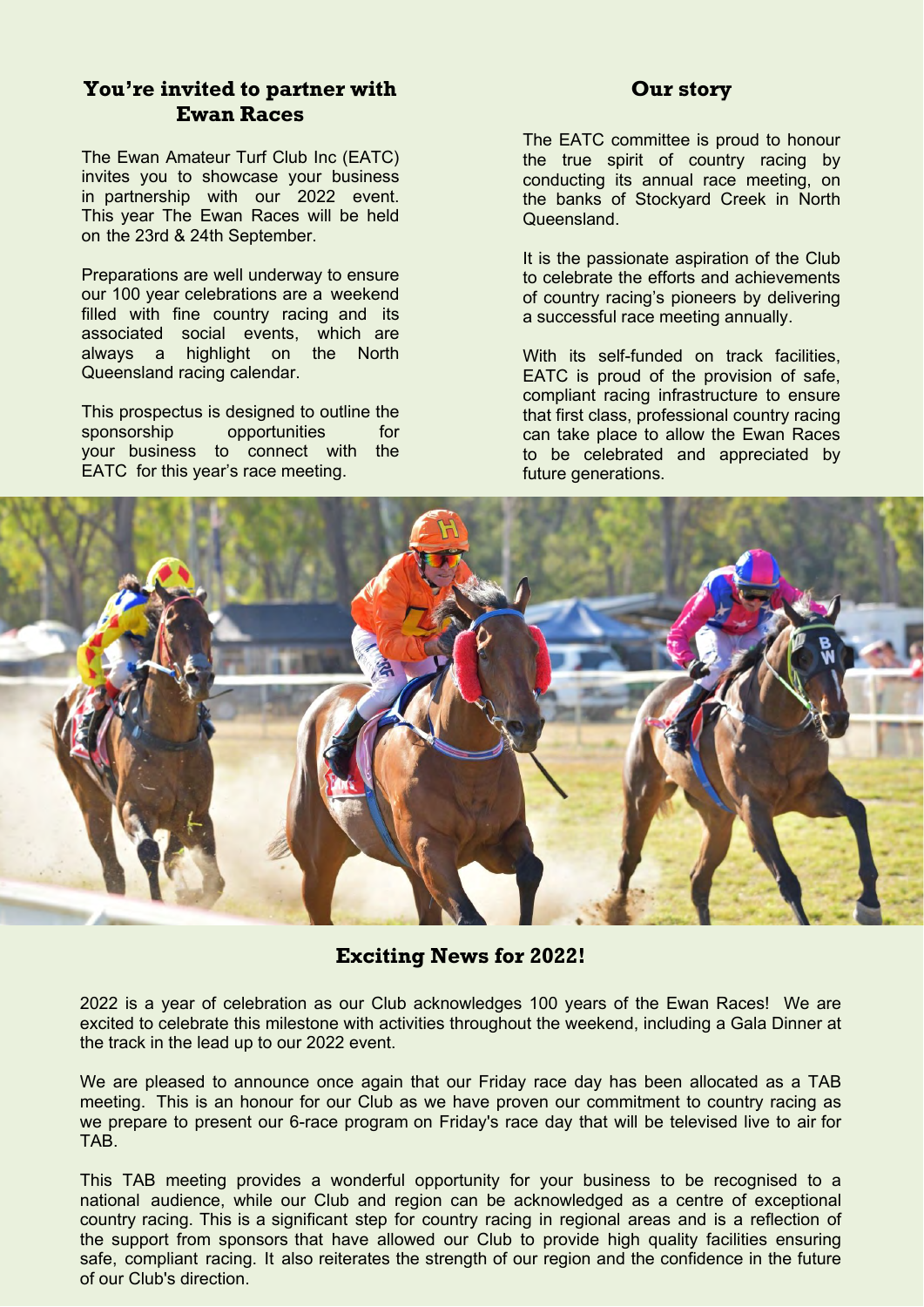### **RACE SPONSORSHIP PACKAGES**

#### **Friday Feature Race Day**

#### \$5,000.00 plus GST

- Sole naming rights to the entire race day
- Named race day see in a ladvertising including media releases and marketing
- Full-page, colour advertising in the weekend race booklet The the entire race day<br>day and advertising incour advertising incour advertising income<br>ts to the week of every develop to the week of the state of the state of the state of the state of the state of the state of the stat
- $\bullet$  10 entry tickets to the week  $\overline{d}$  even
- Featured post on Ewan Races Facebook page in the lead-up to the event
- **Prominent logo placement on the Club's website as a sponsor for the 2021 season**
- Business signage inside saddling enclosure and trackside

#### **Super Saturday Race Day**

#### \$5,000.00 plus GST

- Sole naming **the the entire race day**
- Named race day used in advertising including media releases and marketing ST<br>
The sto the entire race d<br>
cases all my recognal advertising<br>
colour advertise of the we<br>
ckets to the weeker every the stock of the weeker every the<br>
constraints on Ewan Race's Facebook
- Full-page, colour  $a_0 \sqrt{a}$  in the weekend race booklet
- $\bullet$  10 entry tickets to the weekend ev
- Featured post on Ewan Race's Facebook page in the lead-up to the event
- Prominent logo placement on the Club's website as a sponsor for the 2021 season
- Business signage inside saddling enclosure and trackside

#### **Package 1 Full Race Partnership**

#### \$3,500 plus GST

- Sole naming rights to a racE
- Full-page, colour advertising in the weekend race booklet
- 6 entry tickets to the weekend event
- Featured post on Ewan Race's Facebook page in the lead-up to the event
- Prominent logo placement on the Club's website as a sponsor for the 2022 season
- Prime position business signage inside track near winning post

#### **Package 2 Half Race Partnership**

\$1,750.00 plus GST

- Joint naming rights to a race
- Half-page, colour advertising in the weekend race booklet
- 4 entry tickets to the weekend event
- Featured post on Ewan Race's Facebook page in the lead-up to the event
- Prominent logo placement on the Club's website as a sponsor for the 2022 season
- Trackside placement of business signage

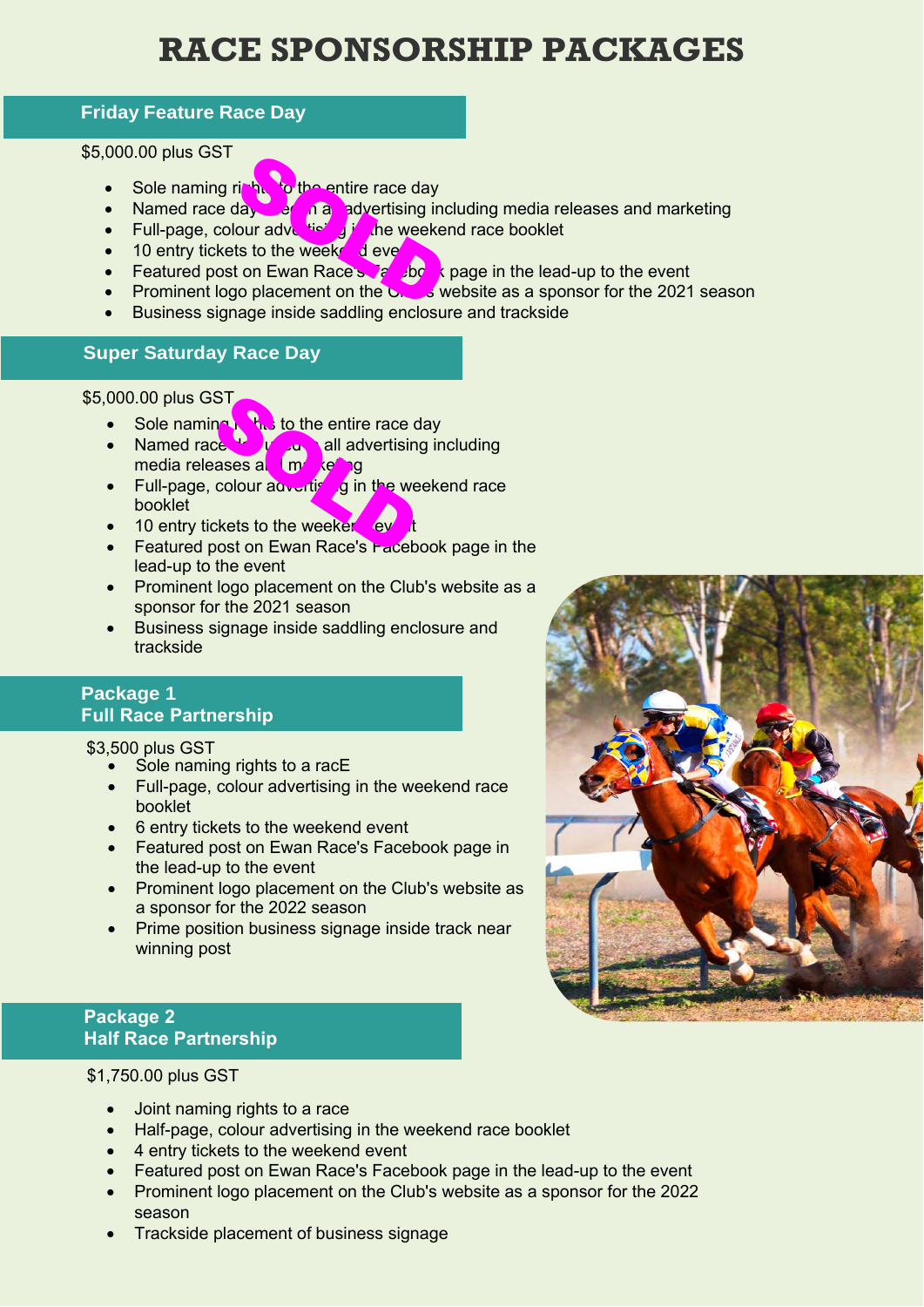### **RACE SPONSORSHIP PACKAGES**

#### **Package 3 Trophy Partnership**

\$1000.00 plus GST

- Partners acknowledged as trophy sponsor in race booklet program
- Quarter-page black and white advertising in the weekend race booklet
- 2 entry tickets to the weekend event
- On-course placement of business signage

#### **Package 4 Social Event Partnership**

#### \$500.00 - \$1000.00 plus GST

The Club welcomes your contribution to support any of the social functions held throughout the event.

- Children's activities fancy dress and sports morning and fun run. Cabaret entertainment, meet and greet bbq and band sponsorship
- Your business will be acknowledged with a quarter page black and white advertisement in the weekend race booklet
- 2 entry tickets to the weekend event
- On-course placement of business signage
- Acknowledgement on our website and Facebook pages

#### **Package 5 Donation of products or services for auction**

Please contact Stacey Kirkwood if your business wishes to donate products or services for our auction

#### **Package 6 Donations to Race Day Service**

The Club welcomes and appreciates any contribution that your business can make toward the following:

- Photo finish
- Race caller
- **Ambulance**
- Judges

Your business will be acknowledged in our weekend race booklet, on our website and Facebook page as well as having the opportunity to place business signage around the course. Please contact Stacey Kirkwood for further details.

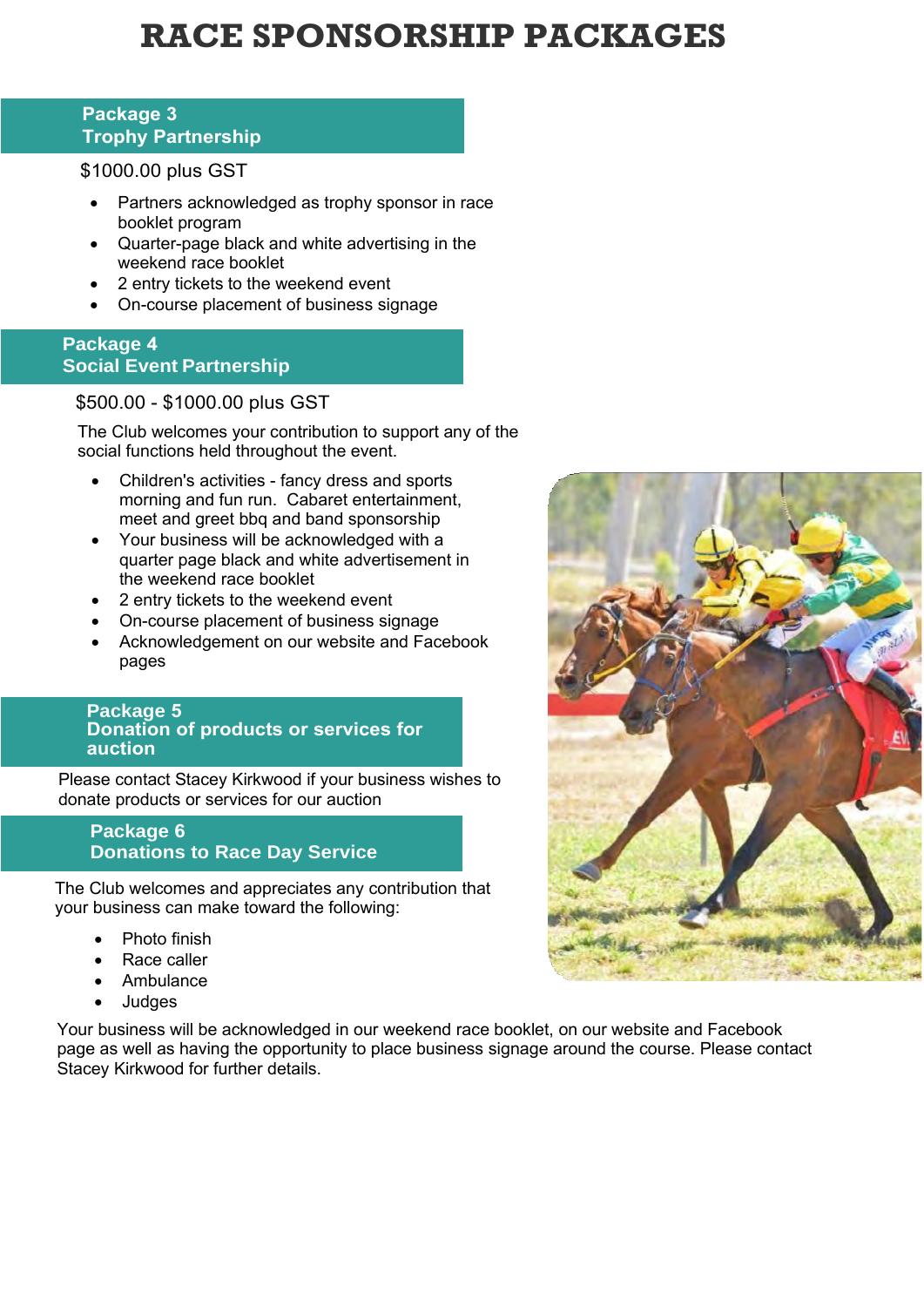### **SPECIAL ANNUAL SPONSORSHIP PACKAGES**

All annual sponsorship packages include:

- Half-page, colour advertising in the weekend race booklet
- 4 entry tickets to the weekend event
- Trackside placement of business signage
- Featured posts on Ewan Race's Facebook page in the lead-up to the event
- Prominent logo placement on the Club's website as a sponsor for the 2021 season
- Opportunity to extend package to 3 years

#### **Barriers Package**

\$2,500.00 plus GST

• Business signage will be fitted to the barriers and will appear in any video or photographic promotions from the race weekend

#### **Clerk of the Course Package**

#### \$1,000.00 plus GST

- Business logo placement on Clerk of the Course saddle cloths
- EATC will liaise with your business to finalise the design for best exposure

#### **Barrier Attendants Package**

\$1,500.00 plus GST

- Prominent business logo placement on Barrier Attendants shirts
- EATC will liaise with your business to finalise the shirt design for best exposure

#### **Winning Post Package**

\$2,500.00 plus GST

- Business signage on the winning post
- EATC will liaise with your business to ensure signage des gr and placement achieves maximum exposure **Soldard Strate on the**<br>Il maise with you<br>ignage des gr

## **FASHIONS ON THE FIELD SPONSORSHIP PACKAGES**

The 'Fashions on the Field' competition is a highlight for the Ewan Races with over 120 Children nominating into the last Micro Fashions event and 80 adults for the Macro Fashions event

#### **Friday Micro Fashions Saturday Macro Fashions Saturday Macro Fashions**

\$1,000.00 plus GST

- Naming rights to the Friday Micro Fashions event
- Business acknowledgement in any promotions involved with the event
- Business name on winning sashes
- A representative from your business is invited to assist in the winning presentations
- 2 entry tickets to the weekend event

\$1,000.00 plus GST

- Naming rights to the Saturday Macro Fashions event
- Business acknowledgement in any promotions involved with the event
- Business name on winning sashes
- A representative from your business is invited to assist in the winning presentations
- 2 entry tickets to the weekend event

### **2022 ONLY - 100 YEAR GALA DINNER SPONSOR**

Come on board and be the sole sponsor for our Gala Dinner to celebrate 100 years of The Ewan Races! Your business will be have the naming rights for the dinner, advertising on all dinner promotions, race booklet advertising, website and Facebook promotions, signage on track and at the dinner event as well as entry tickets to both the dinner and the weekend races. Please contact Stacey Kirkwood if you are interested in this package.